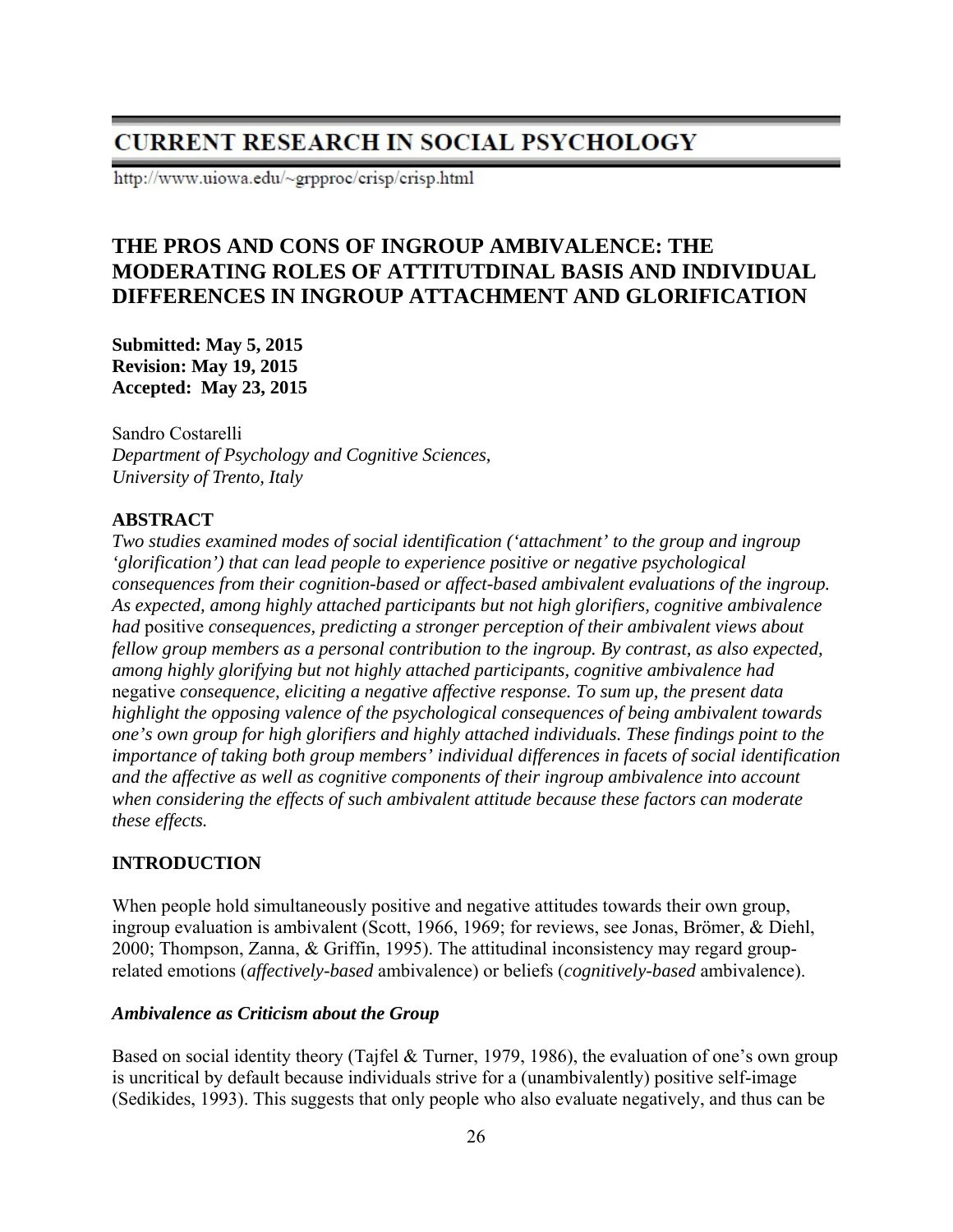characterized as being ambivalent towards, fellow group members can be expected to develop critical views about them.

## *Ambivalence and Individual Differences in Modes of Social Identification: Ingroup Attachment and Glorification*

The present work sought to clarify a basic puzzle in group-directed ambivalence literature: the seemingly paradoxical effects of ingroup identification and ambivalence on group-based affect.

On the one hand, strongly identified members can be expected to behave in a manner that, in their estimation, is likely to most benefit the group (Louis, Louis, Taylor, & Douglas, 2005). This suggests that criticism regarding beliefs (i.e. cognitively-based ambivalence) about the group should affect more *positively* high identifiers' emotional response, compared with low identifiers. This should be the case because one's ambivalent view of the ingroup is perceived as constructive criticism of the group's characteristics and past actions in order to change it for better (see Schatz, Staub, & Lavine, 1999).

On the other hand, based on social identity theory (Tajfel & Turner, 1979, 1986), group identification should be negatively related to maintaining an ambivalent cognitive representation of the ingroup because individuals strive for a (unambivalently) positive self-image (Sedikides, 1993). Consistent with this rationale, prior research shows that expressing ambivalence in cognitions (beliefs), but not affect (emotions), about one's own group influences *negatively* high identifiers' emotional response (e.g., Costarelli, 2011; Costarelli & Sanitioso, 2012).

I reasoned that this prior theoretical and empirical work has adopted one-dimensional construals of social identification, assessing identification with the ingroup operationalized as the cognitive and affective components of Tajfel's (1978) definition of social identity. I propose that the inconsistencies in prior work regarding the effects of social identification and ambivalence on group-based affect reflect the complex effects of ingroup identification, which cannot be detected with a uni-dimensional approach. In the present article, I argue that these empirical inconsistencies may be reconciled by using the two-mode conceptualization of ingroup identification recently proposed by Roccas and colleagues (Roccas, Klar, & Liviatan, 2006).

According to it, social identification is composed of *glorification* of the group and *attachment* to it — two partially overlapping tendencies that have been found as positively related in prior research (e.g., Roccas et al., 2006). While glorification is defined as viewing one's group as superior to outgroups and as a legitimate authority to be respected, attachment reflects defining oneself in terms of membership in a group that is important to the self and to which one is committed.

I argue that these two different facets of identification have *opposing* relations to a range of group-relevant reactions to ambivalence towards the ingroup. This should be the case because of the different stance towards ingroup criticism of those members that are highly attached to the group compared to those that strongly glorify it (Staub, 1997). Ingroup attachment allows for constructive criticism of the ingroup's characteristics and past actions in order to change it for better (Schatz et al., 1999). By contrast, ingroup glorification leads to beliefs in impeccability of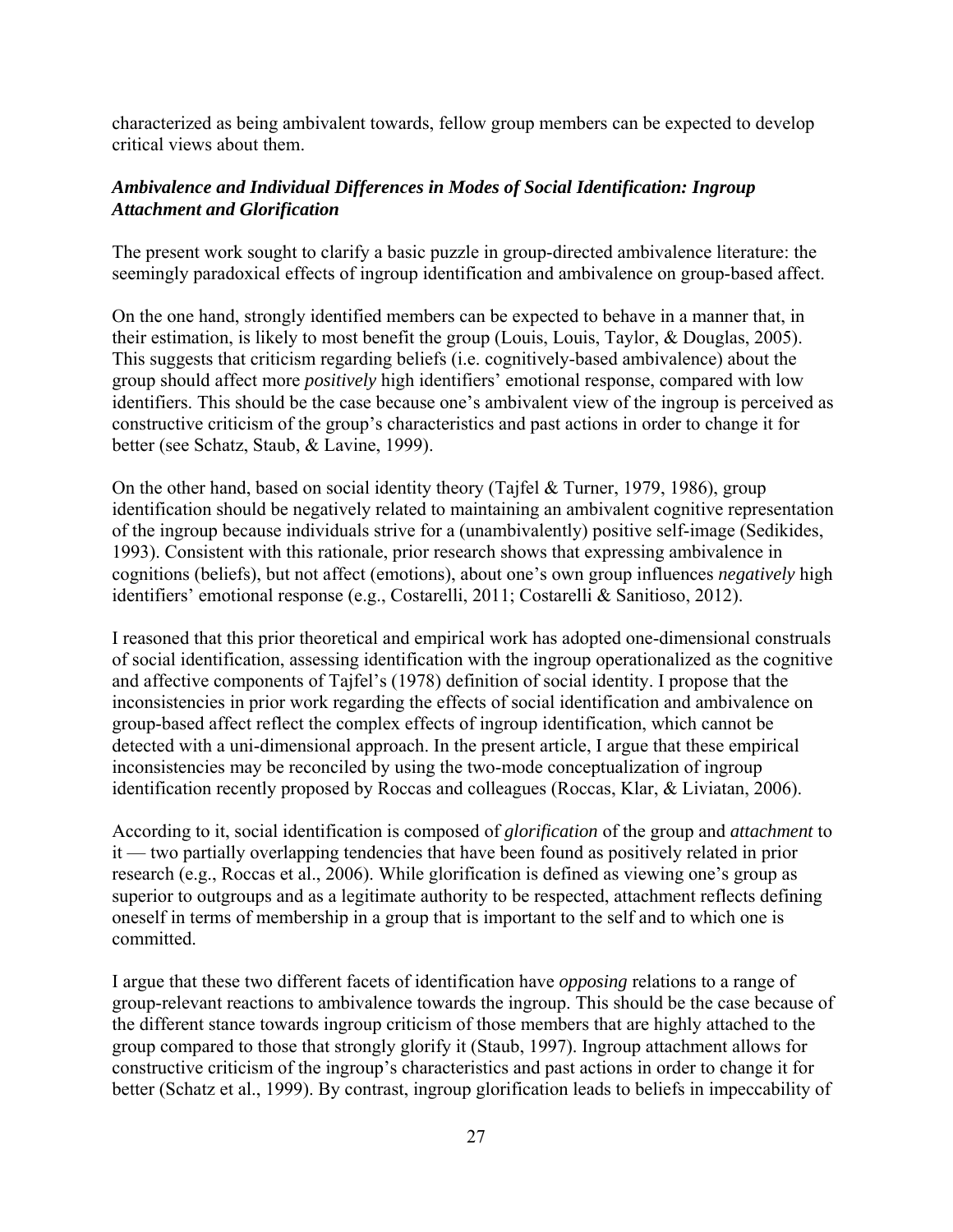the group and is thus characterized by its unquestioning positive evaluation as well as the related intolerance of group-directed criticism (Schatz & Staub, 1997).

## **Hypotheses**

How do people with differing prior levels of ingroup attachment and glorification react to ambivalent feelings and thoughts about their group? I reasoned that individuals who view the ingroup's status as superior to that of other groups and who tout its outstanding qualities (i.e. high glorifiers) should experience distress if this vision of their own group's supremacy is marred by the fact that there are also negative aspects to the ingroup. This should not be the case for those individuals who consider their membership in the group important to the self (i.e. highly attached individuals) but who are in principle willing to accept that there is both 'good and bad' within their group. Rather, these individuals should be willing to embrace the negative in order to improve their own group (*constructive patriotism*: Schatz et al., 1999).

On the basis of the theoretical work reviewed above, I expect ingroup glorification but not attachment to moderate the negative affective impact of ingroup ambivalence for identity concerns. This should be the case because attachment allows for constructive criticisms of the ingroup. As a consequence, highly attached group members cannot be expected to be as threatened by their ambivalent views about the ingroup as high glorifiers are. Further, prior research has found highly identified members to view ingroup-directed criticism in a positive way (for a review, see Packer, 2008). Given that, I reasoned that cognitive ambivalence towards the ingroup can be expected to be related with highly attached members' perceptions of ambivalence in this domain as a contribution to the identification of some critical aspects of the group's characteristics and past actions in order to change it for better. This should be the case because ingroup attachment allows for constructive criticisms of the group. By contrast, ambivalence in group-based emotions cannot be expected to be perceived as contributing the group by highlighting its pitfalls and shortcomings. This should be the case because prior research has found uncertainty arising from inconsistent emotions and feelings towards attitude objects to impede decision-making, whereby disrupting one's ability to act effectively (e.g., Newby-Clark, McGregor, & Zanna, 2002).

Finally, precisely because ingroup attachment allows for constructive criticisms of the group, highly attached group members cannot be expected to be as threatened by expressing ambivalent views about the ingroup as high glorifiers are. Consistent with this rationale, the positive view about cognitively-based ingroup ambivalence among highly attached group members (as per H2) cannot be expected to be found among high glorifiers.

Following this line of reasoning, I tested the following specific hypothesis in a correlational (Study 1) and an experimental study (Study 2).

H1: Among higher but not weaker ingroup glorifying participants cognitively-based ingroup ambivalence towards the ingroup will be positively related to subsequent discomfort. H2: Among highly attached but not weakly attached participants, cognitively-based ingroup ambivalence will be perceived more as a contribution to the group, compared to negative cognitively-based univalent attitudes towards the group, and;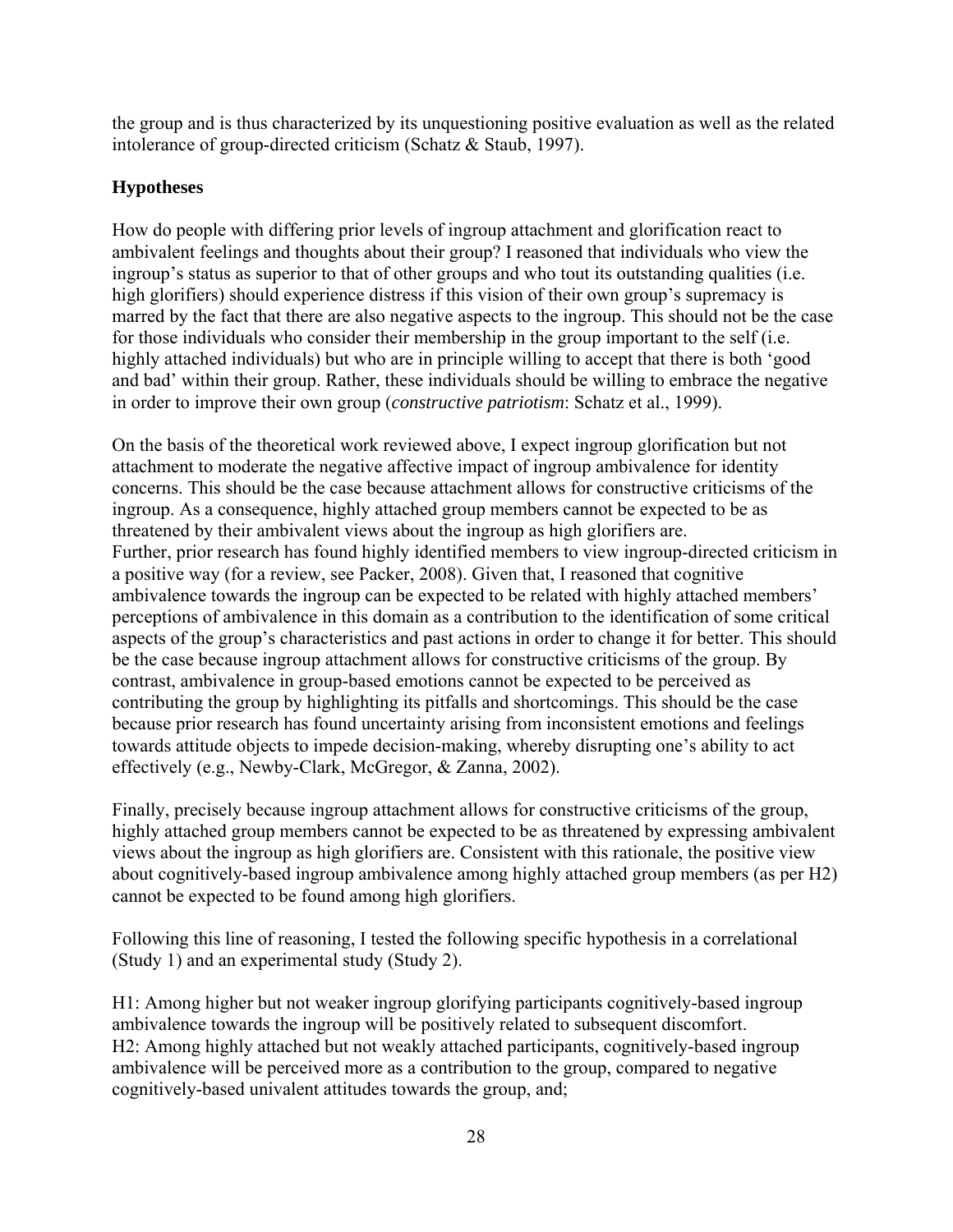H3: such effects will not be found as a consequence of highly attached members' affect-based ambivalence towards the ingroup.

H4: Higher but not weaker ingroup glorifying participants will experience more discomfort after expressing their cognitively-based ambivalent attitude rather than their univalent negative attitude towards the ingroup.

Finding support for this pattern of findings by statistically controlling for each identification mode when examining the interaction effects of the other identification mode with ingroup ambivalence would enable to conceptually replicate prior research that used a uni-dimensional conceptualization of ingroup identification without disentangling attachment and glorification effects (e.g., Costarelli, 2011; Costarelli & Sanitioso, 2012).

### **STUDY 1**

### **METHOD**

### *Participants and Design*

Eighty-three psychology students (53 women; age  $M = 19.05$ ) volunteered to take part in the study.

#### *Procedure and Measures*

The experimenter provided participants an introduction page and a questionnaire. The introduction page presented the study as part of a larger research project allegedly investigating European students' attitudes towards various social objects. In the questionnaire, psychology students (i.e. participants' academic fellow group members) was the target ingroup. To render ingroup membership salient, participants were asked to write down, in the first page of the questionnaire, their major followed by their responses to the 'attachment' (e.g., "Being a psychology student is an important part of my identity") and 'glorification' (e.g., "Psychology students are better than other university students in all respects") scales developed by Roccas et al. (2006), adapted for the current target ingroup. The responses were given on a continuum ranging from 1 (*strongly disagree*) to 7 (*strongly agree*). The attachment (Cronbach's  $\alpha$  = .78; *M*  $= 4.27$ , *SD* = 0.65) and glorification ( $\alpha$  = .83; *M* = 4.18, *SD* = 0.74) scales proved to be reliable and were thus averaged into two separate composite scores.

On the following page, participants were presented with measures of 'experienced' cognitionand affect-based ambivalence towards the ingroup. They responded to two blocks of questions whose order was randomly counterbalanced across participants. Each block contained either the cognition- or the affect-based measures of 'experienced' ambivalence developed by Priester and Petty (1996). One block consisted of three items measuring cognitively-based ambivalence towards the ingroup (*Thinking about psychology students, to what extent are your opinions / ideas / beliefs about them conflicted?*). The other block consisted of three items measuring affectively-based ambivalence towards the ingroup (*Thinking about psychology students, to what extent are your feelings / emotions / sensations about them conflicted*?). Participants responded using a 7 point rating scale ranging from 1 (*not at all*) to 7 (*very much*). As noted by Priester and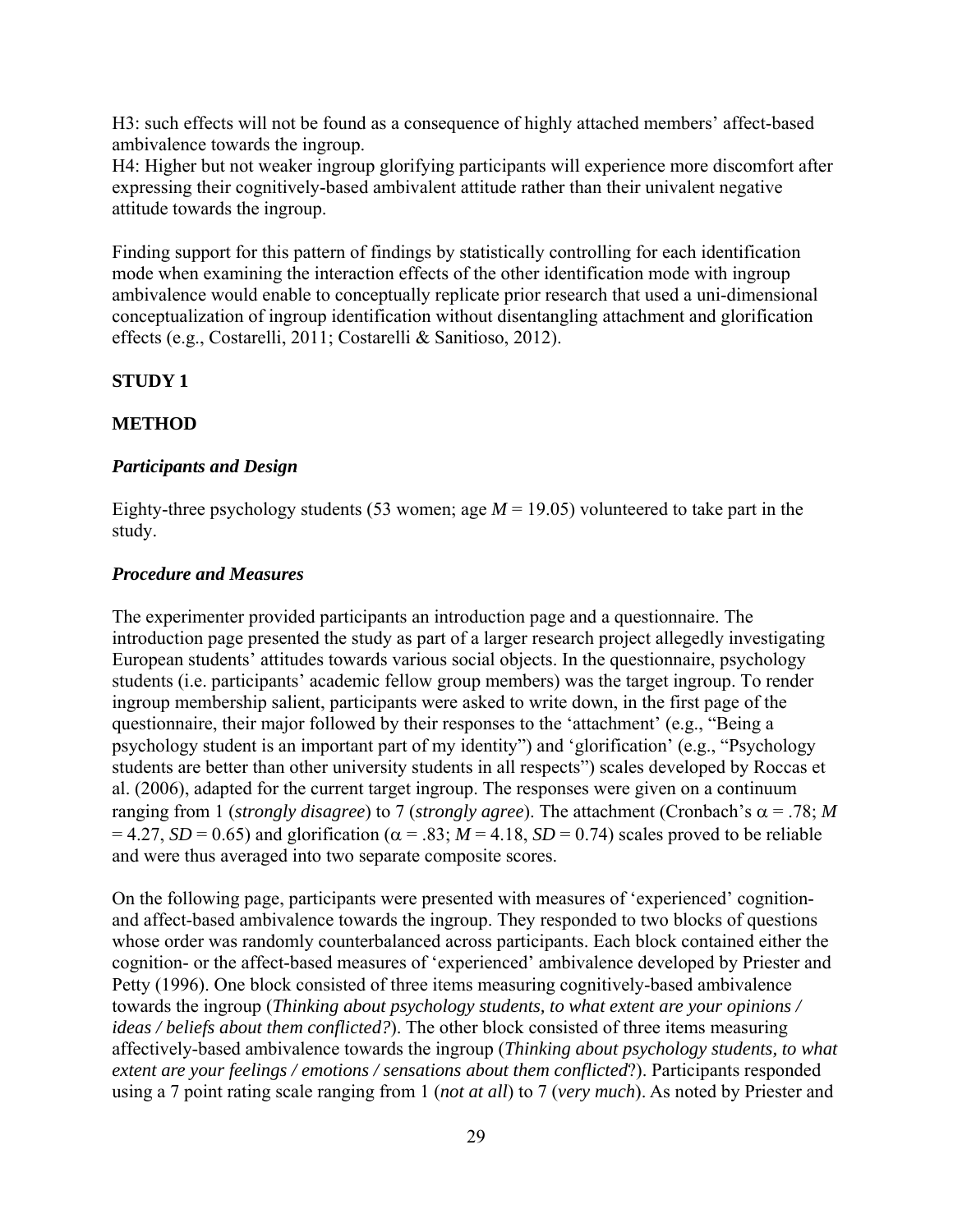Petty (1996), these two measures are particularly appropriate to assess cognition- and affectbased experience of ambivalence because of their correspondence to the commonly accepted tripartite model of attitudes (Ostrom, 1969). The cognition-based ambivalence ( $\alpha$  = .86*, M* = 4.63,  $SD = 0.71$ ) and affect-based ambivalence ( $\alpha = .80$ ;  $M = 3.95$ ,  $SD = 0.54$ ) towards the ingroup indices proved to be reliable and were thus averaged into two separate composite scores.

On the following page of the questionnaire, participants were administered the discomfort measure developed by Elliot and Devine (1994) to assess attitudinal inconsistency-related discomfort (*uneasy*; *bothered*; *uncomfortable*) that constituted the dependent measure. Specifically, participants were asked to indicate the extent to which each of the emotional adjectives corresponded to how they were feeling at that time. Participants' responses showed good internal consistency and were thus averaged into a composite score ( $\alpha$  = .85, *M* = 5.26, *SD* = 0.58). Finally, participants were asked to indicate their age and gender. Before leaving, participants were fully debriefed and thanked.

#### **RESULTS AND DISCUSSION**

There were no scale order counterbalancing effects, and these will not be discussed further. Preliminary correlation analyses ascertained that the two ambivalence indices were moderately related ( $r = .42$ ,  $p < .05$ ), but none of them correlated with initial ingroup attachment or glorification (*r*s between -0.15 and -0.23, *ns*), thus allowing us to use them as independent variables in a general linear model (GLM) procedure. To this end, initial ingroup glorification and attachment as well as cognition-based and affect-based ingroup ambivalence were meancentered (Aiken and West, 1991). The GLM procedure outputs *F* values instead of *t* values, but it is equivalent to using a regression procedure with effect coding of dichotomous variable(s). In two separate univariate analyses using the GLM described earlier, I treated the scores for discomfort as a dependent variable. Consistent with the notion that glorification of the group and attachment to it partially overlap, these two measures were positively related (ingroup attachment and glorification:  $r = .54$ ,  $p < .01$ ). Therefore, following the procedure used in prior research on ingroup attachment and glorification (e.g., Roccas et al., 2006), I controlled for each of the two identification mode when examining the interaction effects of the other identification mode with ingroup ambivalence.

#### **Discomfort**

Using the GLM described earlier, no significant main effects emerged, *F*s(1, 82) < 2.64, *p*s > .10. Most importantly, in line with predictions, both the affect-based ambivalence X attachment interaction and the affect-based X glorification interaction were not significant, *F*s(1, 82) < 0.64,  $p > .42$ . As also expected, while the cognition-based ambivalence X attachment interaction was not significant,  $F(1, 82) = 1.10$ ,  $p > .29$ , the cognition-based ambivalence X glorification interaction was statistically significant,  $F(1, 82) = 7.30, p < .009$ . Cognition-based ingroup ambivalence did not affect negative affect among low glorifiers (1 *SD* below the mean),  $B = .25$ ,  $t = 0.56$ ,  $p = .58$ , but it positively influenced negative affect among high glorifiers (1 *SD* above the mean),  $B = .66$ ,  $t = 2.43$ ,  $p < .03$ . The related correlation coefficients in these two subsamples were statistically different from each other,  $Z = -2.12$ ,  $p = .01$ , one-tailed. All higher-order interactions between the independent variables were not statistically significant, *F*s(1, 82) < 1.59,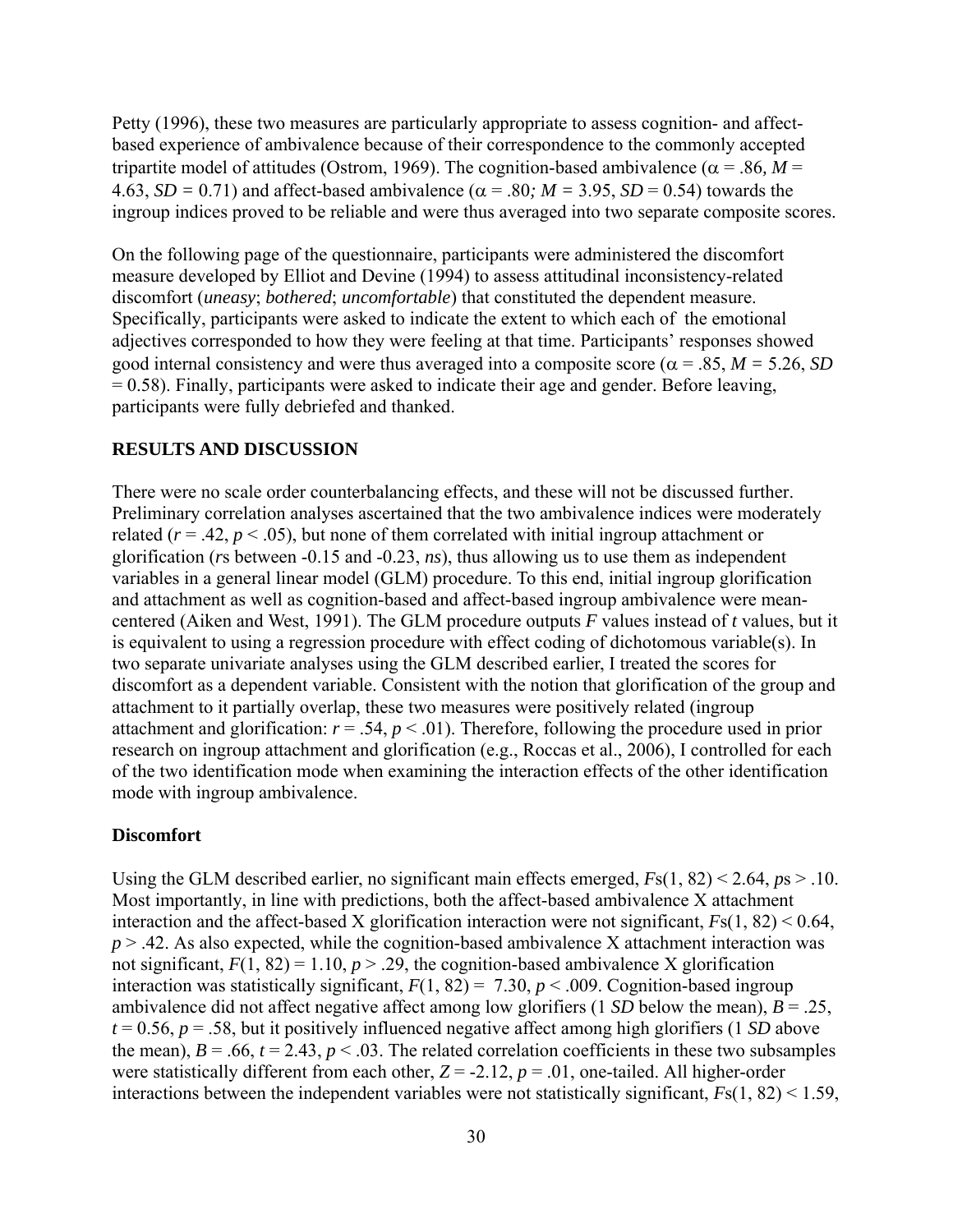## $p > .21$ .

Study 1 supported the present hypothesis. At higher levels of ingroup glorification, discomfort was greater to the extent that cognitive ambivalence towards the group increased. However, this statistical association was weaker at lower levels of glorification.

Yet three issues remained. First, given the correlational nature of the design, it is not possible to make any inferences concerning the causal relationships between ingroup ambivalence and discomfort. Besides, no indications emerge from these findings as regards other theoretically important factors that may be related to this pattern. Finally, the nature of the relationships observed may be specific to university students and their academic groups, and may thus not be generalizable to other kinds of social groups.

## **STUDY 2**

The current study aimed to address the issues that emerged from the findings of the preceding one. Specifically, first, Study 2 used national group as an attitude object rather than academic group as in the preceding one.

Additionally, rather than measuring cognition-based ambivalence as in Study 1, I experimentally manipulated the structure of cognition-based ingroup attitude. Conceivably, experiencing ambivalence depends on whether one is sufficiently aware of one's own within-evaluation conflict (Priester & Petty, 1996, 2001). Accordingly, more conclusive support for the proposed arguments would be obtained if, replicating the findings of Study 1, higher but not weaker ingroup glorifiers experience more discomfort after expressing their cognitively-based ambivalent attitude rather than their univalent negative attitude towards the ingroup.

Additionally, since ingroup attachment allows for constructive criticisms of the ingroup (Roccas et al., 2006), I predicted that highly attached group members would perceive to have contributed to the identification of some critical aspects of the group by the expression of their ambivalent beliefs about it. Specifically, I expected that among highly attached but not weakly attached participants, cognitively-based ingroup ambivalence would be perceived more as a contribution to the group, compared to negative cognitively-based univalent attitudes towards the group. By contrast, I anticipated that such effects would not be found after highly attached members' expression of affect-based ambivalence towards the group. Additionally, because attachment allows for constructive criticisms of the ingroup, I reasoned that highly attached group members are not as threatened by expressing ambivalent views on the ingroup as high glorifiers are. Consistent with this rationale, such post-ambivalence effects cannot be expected among high glorifiers of the ingroup. By contrast, more conclusive support for the proposed arguments would be obtained if, replicating the findings of Study 1, higher but not weaker ingroup glorifiers are found to experience more discomfort after expressing their cognitively-based ambivalent attitude rather than their univalent negative attitude towards the ingroup.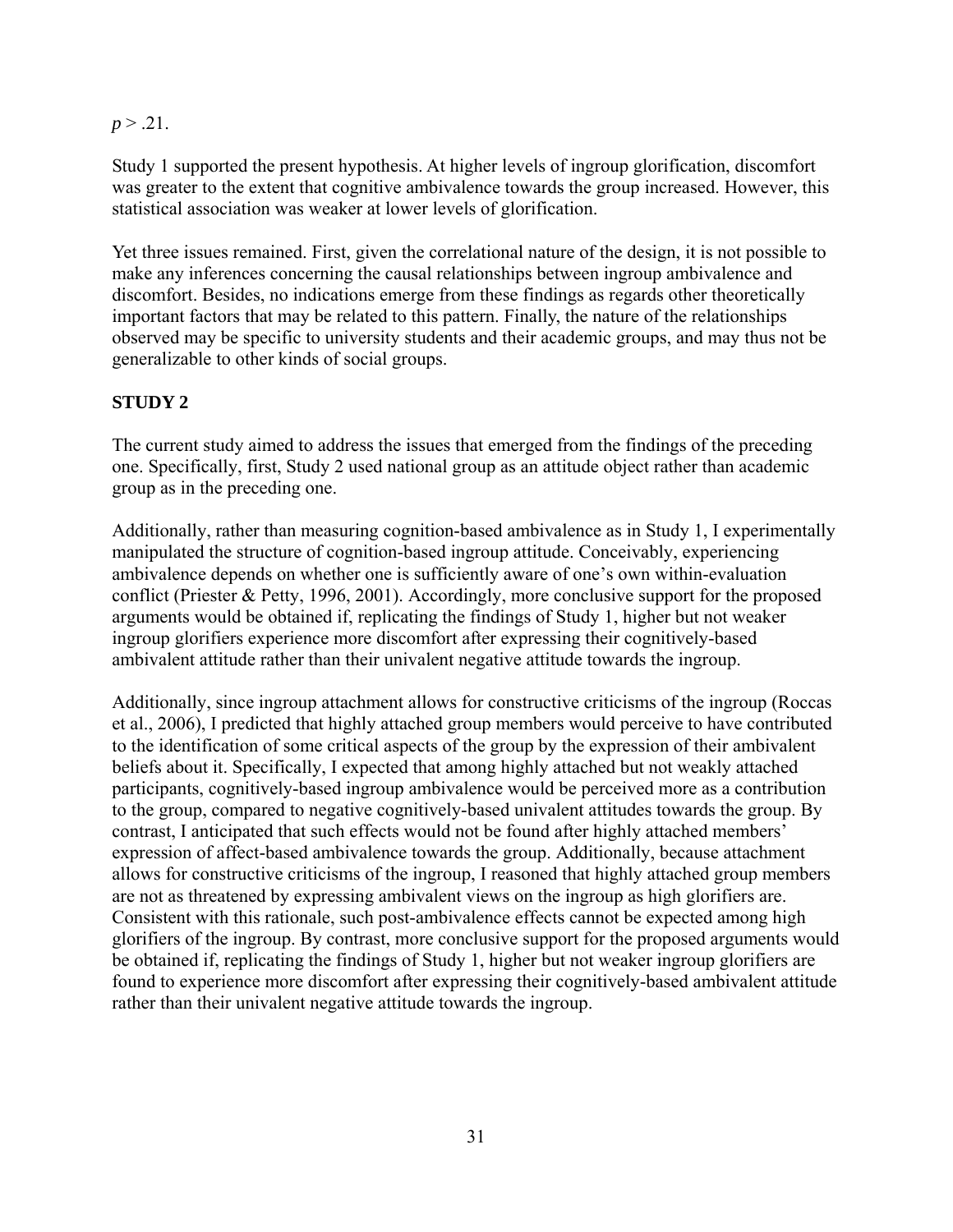## **METHOD**

## *Participants and Design*

Eighty-one senior high-school students (48 women; age: *M* = 19.04, range: 18-19) volunteered to take part in the study. They were randomly assigned to two conditions (see below). Participant gender was similarly distributed across conditions. In this study, the ingroup was defined as people from the same country as the participants (i.e. Italians).

## *Procedure and Measures*

Before the start of a regular lecture, an experimenter invited students to participate in the study. Participants were provided an introduction sheet and a questionnaire that closely paralleled those used in Study 1 as adapted for the current ingroup target (i.e. Italians). The first important modification from the procedure used in Study 1 concerned the manipulation introduced after assessing participants' ingroup attachment ( $\alpha$  = .78; *M* = 4.41, *SD* = 0.69) and glorification ( $\alpha$  = .85;  $M = 4.26$ ,  $SD = 0.78$ ) by means of the same items employed in Study 1.

To this end, following Costarelli and Sanitioso (2012), all participants were asked to evaluate fellow group members. For half the participants (cognitive ambivalence condition), an instruction of focusing on "both positive AND negative characteristics of" fellow group members was included after the measurement of ingroup attachment and glorification. Next, participants in this condition answered the same questions that were used in Study 1 to tap cognitively-based ingroup ambivalence, as adapted for the current ingroup. Participants responded using a 7 point rating scale ranging from 1 (*not at all*) to 7 (*very much*).

For the other half (cognitive univalent negative condition), after the measurement of ingroup attachment and glorification, participants were asked to focus on negative characteristics of the ingroup). To this end, participants responded to one block of questions containing three items measuring cognitively-based univalent negative attitudes towards the ingroup ('Thinking about Italians as a whole, to what extent do your opinions and ideas have to do with their *faults / limits / negative characteristics*?'). Participants responded using a 7 point rating scale ranging from 1 (*not at all*) to 7 (*very much*).

Next, all participants answered the same discomfort scale developed by Elliot and Devine (1994) that was used in Study 1. Participants responded using a 7 point rating scale ranging from 1 (*not at all*) to 7 (*very much*.). The scale items showed good internal consistency and were thus averaged into a composite score ( $\alpha$  = .85, *M* = 4.32, *SD* = 0.75).

Finally, the additional important modification from the procedure used in Study 1 concerned the assessment of participants' perceptions concerning the contribution to the ingroup of holding ambivalent beliefs concerning one's own group. To this end, one two-item scale was used ('Viewing one's own group in a *mixed / ambivalent* way can contribute to its betterment'). The responses were given on a continuum ranging from 1 (*strongly disagree*) to 7 (*strongly agree*). The scale items showed good internal consistency and were thus averaged into a composite score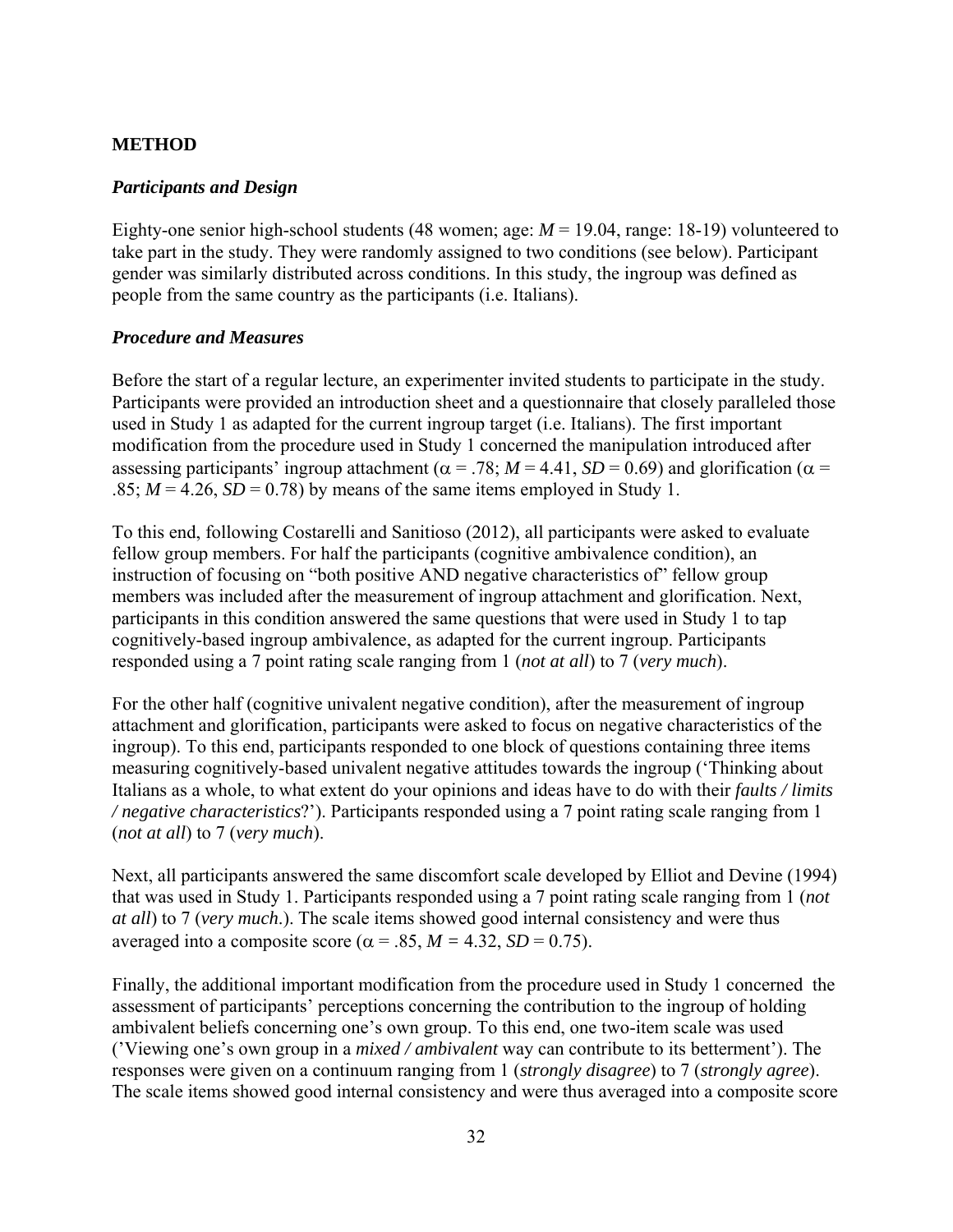of contribution to the ingroup of one's own cognitively-based ingroup ambivalence ( $\alpha$  = .78; *M*  $= 4.24, SD = 0.66$ .

### **RESULTS AND DISCUSSION**

Preliminary correlation analyses ascertained that the neither the ambivalence nor the negative attitude index correlated with ingroup attachment and glorification (*r*s between -0.14 and -0.21, *ns*). Finally, ingroup attachment and glorification did not vary across experimental conditions, *F*s  $<$  3.73, *ns*.

As in the previous study, in two separate univariate General linear models, I considered discomfort and perceived contribution to the group of cognitively-based ingroup ambivalence as the dependent variables (discomfort was not significantly related to the contribution-ofambivalence measure, partial  $r = 0.11$ ,  $p > .67$ , after controlling for cognitive ingroup attitude structure, attachment, and glorification relationships). In the GLMs, I treated the manipulation (structure of cognitive ingroup attitude: negative univalent  $= -1$  vs. ambivalent  $= 1$ ) and the continuous scores of ingroup glorification and attachment as the independent variables. As in the previous study, mean-centered predictor scores were employed (Aiken and West, 1991). Consistent with the notion that glorification of the group and attachment to it partially overlap, these two measures were positively related (ingroup attachment and glorification:  $r = .52$ ,  $p <$ .01). Therefore, as in Study 1, following the procedure used in prior research on ingroup attachment and glorification (e.g., Roccas et al., 2006), I controlled for each of the two identification mode when examining the interaction effects of the other identification mode with ingroup ambivalence.

#### **Discomfort**

Using the GLM described earlier, no significant main effects emerged, *F*s(1, 80) < 3.3, *p*s > .08. Most importantly, in line with predictions, while the attitude structure X attachment interaction was not significant,  $F(1, 80) = 0.73$ ,  $p = .39$ , the attitude structure X glorification interaction was significant,  $F(1, 80) = 5.12$ ,  $p = .026$ . Analyzing the glorification simple-slopes revealed that discomfort following the expression of ambivalence that was based on beliefs regarding the outgroup became stronger as ingroup glorification increased ( $B = 0.57$ ,  $SE = 0.27$ ,  $t = 2.05$ ,  $p <$  $(0.05, \eta^2 = 0.23)$ , whereas glorification was not influential on discomfort following the expression of univalent negative attitude that was based on beliefs  $(B = -0.00, SE = 0.14, t = -0.06, ns)$ .

Whereas low glorifiers (1 *SD* below the mean) did not significantly differ in discomfort depending on condition,  $t = 1.35$ ,  $p < 0.19$  ( $Ms = 1.89$  and 1.21, in the ambivalent and negative univalent conditions, respectively), high glorifiers (1 *SD* above the mean) experienced significantly more discomfort after expressing cognitively-based ingroup ambivalence (*M* = 3.78) than after expressing negative cognitively-based univalent attitudes towards the group (*M* = 1.28),  $t = 9.74$ ,  $p < .002$ . All higher-order interactions were not significant,  $Fs < 1$ ,  $ps > .05$ .

#### **Perceived contribution to the group of cognitively-based ingroup attitude**

On this score, using the GLM described earlier, no significant main effects emerged,  $Fs(1, 60)$  <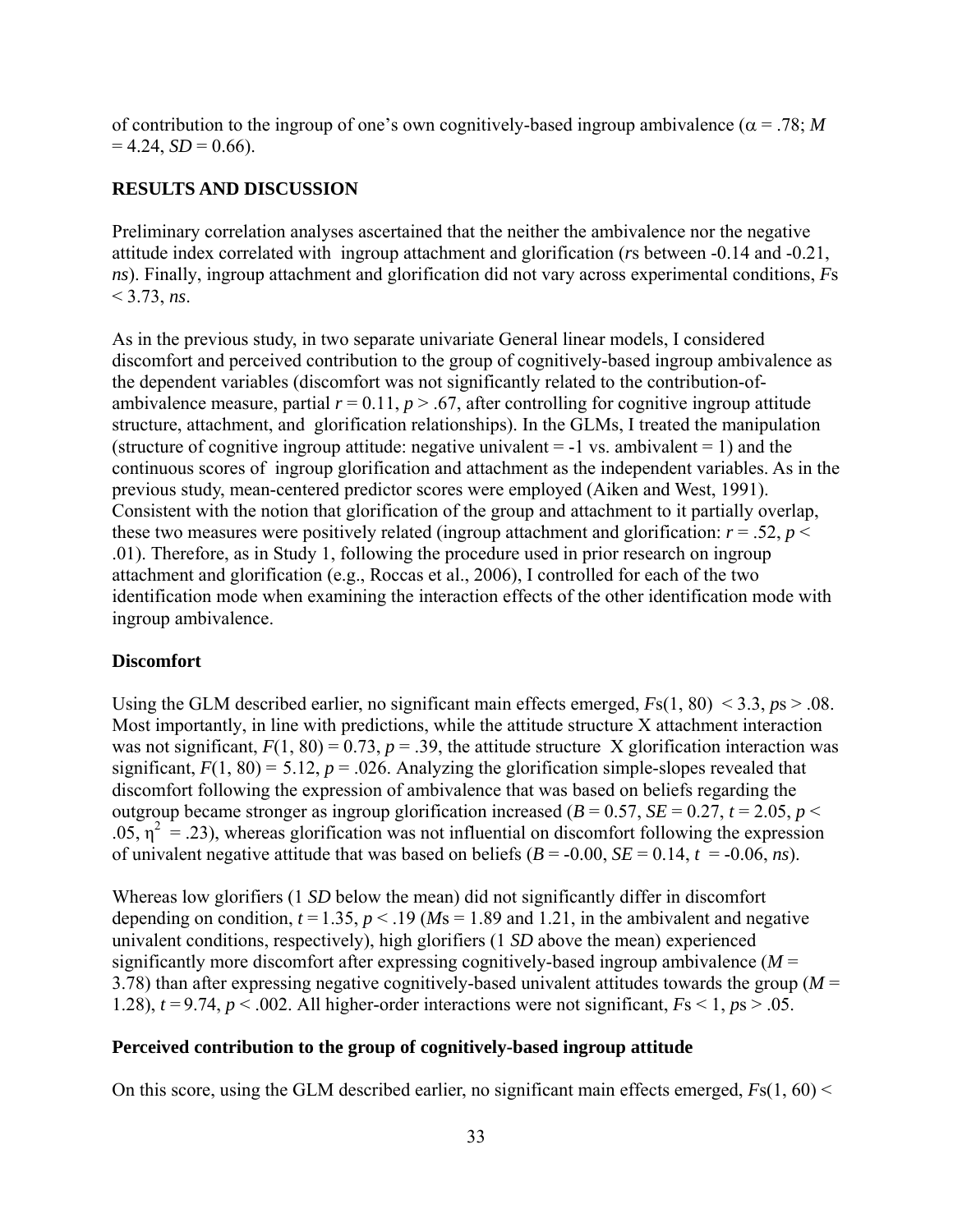1.34, *p* > .26. In line with predictions, the attitude structure X glorification interaction was not significant,  $Fs(1, 60) = 0.77$   $p = 0.36$ , while the attitude structure X attachment interaction was statistically significant,  $Fs(1, 60) = 5.15$ ,  $p > .05$ .

Weakly attached participants (1 *SD* below the mean) did not differ in their perceptions of cognitive ingroup attitude as a contribution to the group depending on condition,  $t = 1.54$ ,  $p > 0.17$ (*M*s = 3.50 and 4.93, in the ambivalence and negative univalence conditions, respectively). By contrast, highly attached participants (1 *SD* above the mean) perceived their ingroup attitude to be significantly more contributing to the group when ambivalent attitudes were expressed  $(M =$ 6.00) than after expressing univalent negative attitudes ( $M = 3.52$ ),  $t = 2.43$ ,  $p < .05$ . All higherorder interactions were not significant, *F*s < 1, *p*s > .05.

Study 2 supported our hypotheses, while addressing the shortcomings of the preceding study by using an experimental design (rather than a correlational one as in the first study), and nationals as a target ingroup (rather than academic major as in Study 1). Conceptually replicating the findings from Study 1, stronger but not weaker ingroup glorification participants experienced more negative affect when cognitively-based ambivalence was expressed than after expressing negative cognitively-based univalent attitudes towards the group. Additionally, highly but not weakly group attached participants perceived their cognitively-based ingroup attitude ambivalence to be significantly more contributing to the group after expressing their ingroup ambivalence than after expressing negative cognitively-based univalent attitude towards the group.

### **GENERAL DISCUSSION**

Taken together, the present data highlight the opposing valence of the psychological consequences of being ambivalent towards one's own group for high glorifiers and highly attached individuals. In a nutshell, those ingroup ambivalence effects that were moderated by ingroup glorification had negative psychological consequences (eliciting a negative affective response). Specifically, on the one hand, the current findings showed that people who are strongly attached to their group do not feel negatively when their beliefs about the group are not uniquely positive but also negative. This finding is consistent with prior theoretical work (e.g., Roccas et al., 2006; Schatz et al., 1999; Staub, 1997).

On the other hand, an important finding in this pattern is that ingroup attachment was positively related to viewing one's ambivalent beliefs about the ingroup as a contribution to the group. This suggests that those who are cognitively and emotionally involved with their group (highly attached individuals) are to some extent also concerned with its shortcomings and are therefore prone to vent out 'pros and cons' regarding their group as a personal contribution to its betterment. This is consistent with prior theoretical work arguing that, for those who are strongly identified with a group, expressing criticism directed to such a group is perceived as a way to help it overcome its shortcomings and defaults *vis-à-vis* relevant outgroups in the intergroup context (for a review, see Packer, 2008).

As opposed to those for highly attached individuals, the current data show the negative psychological consequences for high glorifiers of acknowledging pitfalls and defaults in their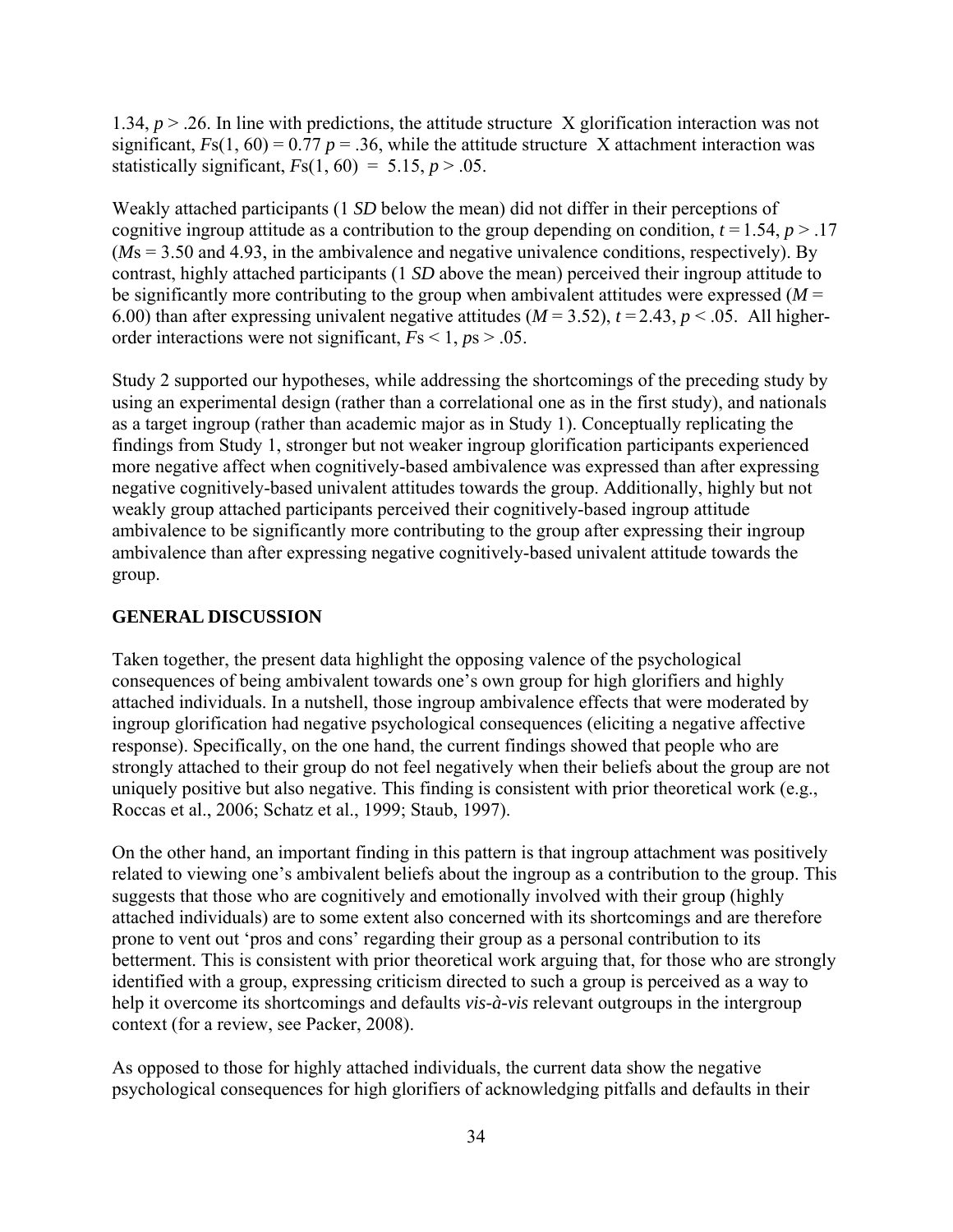group via the expression of their cognitive ambivalence towards the ingroup. This is in line with prior theoretical work arguing that ingroup glorification leads to beliefs in impeccability of the group and is thus characterized by its unquestioning positive evaluation and the related intolerance of group-directed criticism (e.g., Roccas et al., 2006; Schatz & Staub, 1997; Staub, 1997).

### **REFERENCES**

Aiken, L. S., & West, S. G. (1991). *Multiple Regression: Testing and interpreting interactions*. Newbury park, CA: Sage.

Costarelli, S. (2011). Ingroup ambivalence and experienced discomfort: The moderating roles of affective vs. cognitive attitudinal basis and group identification. *Group Dynamics, 15*, 187-200.

Costarelli, S., & Sanitioso, R. B. (2012). Ingroup ambivalence and experienced discomfort: The moderating roles of affective versus cognitive attitudinal basis, group identification, as mediated by negative beliefs about the ingroup*. Journal of Social Psychology, 152*, 158-173.

Elliot, A. J., & Devine, P. (1994). On the motivational nature of cognitive dissonance: Dissonance as a psychological discomfort. *Journal of Personality and Social Psychology, 67*, 382-394.

Jonas, K., Brömer, P., & Diehl, M. (2000). Attitudinal ambivalence. In W. Stroebe & M. Hewstone (Eds), *European Review of Social Psychology, 11*, 35-74.

Louis, W. R., Louis, W. R., Taylor, D. M., & Douglas, R. L. (2005). Normative influence and rational conflict decisions: Group norms and cost-benefit analyses for intergroup behaviour. *Group Processes and Intergroup Relations, 8*, 355-374.

Newby-Clark, I . R., McGregor, I., & Zanna, M. P. (2002). Thinking and caring about cognitive inconsistency: When and for whom does attitudinal ambivalence feel uncomfortable? *Journal of Personality and Social Psychology, 82*, 157-166.

Ostrom, T. M. (1969). The relationship between the affective, behavioral, and cognitive components of attitude. *Journal of Experimental Social Psychology, 5*, 12-30.

Packer, D. J. (2008). On being both with us and against us: A normative conflict model of dissent in

social groups. *Personality and Social Psychology Review, 12*, 50-72.

Priester, J. R., & Petty, R. E. (1996). The gradual threshold model of ambivalence: Relating the positive and the negative bases of attitudes to subjective ambivalence. *Journal of Personality and Social Psychology, 71*, 431-449.

Priester, J. R., & Petty, R. E. (2001). Extending the bases of subjective attitudinal ambivalence: Interpersonal and intrapersonal antecedents of evaluative tension. *Journal of Personality and*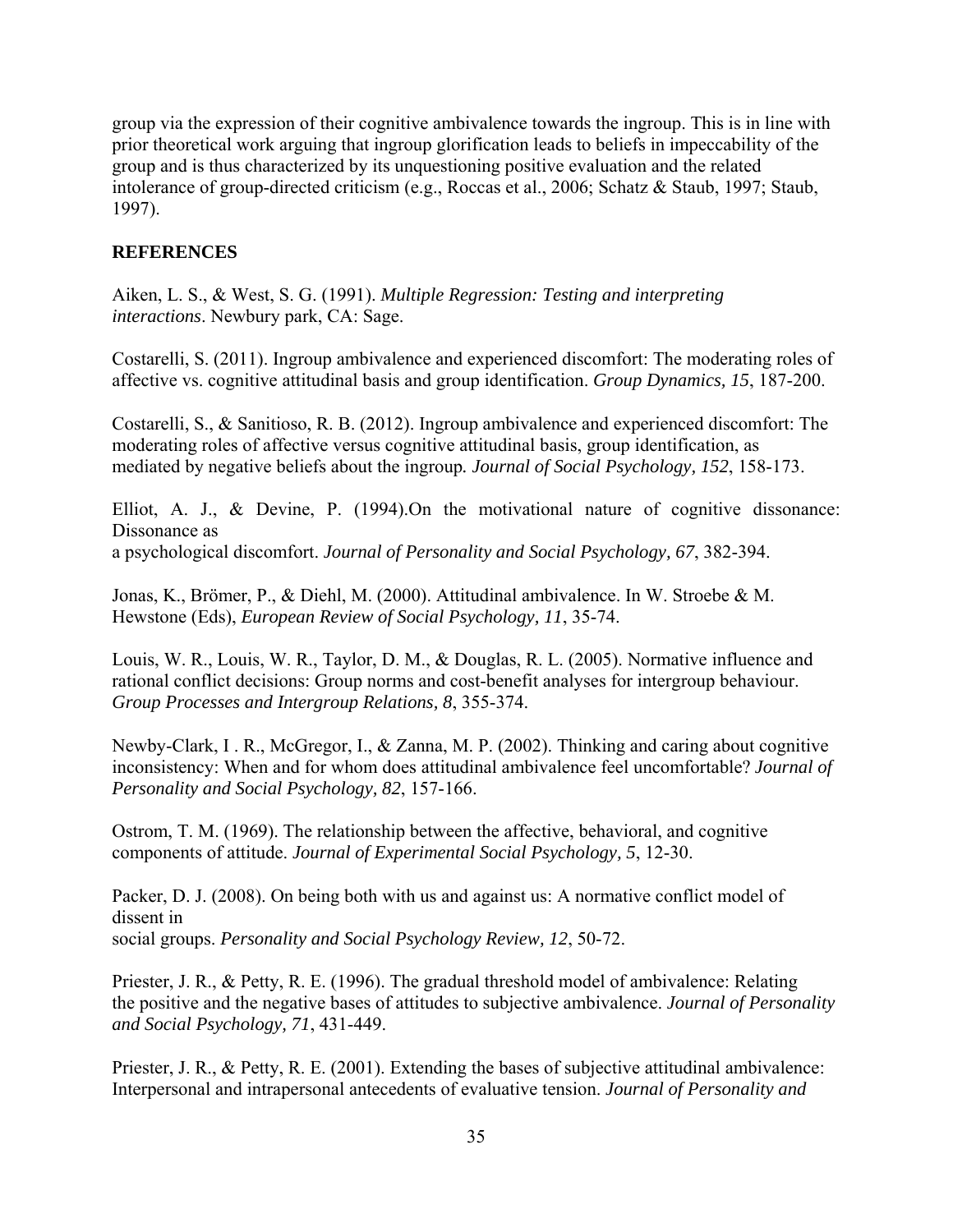*Social Psychology, 80*, 19-34.

Roccas, S., Klar, Y., & Liviatan, I. (2006). The paradox of group-based guilt: Modes of national identification, conflict vehemence, and reactions to the ingroup's moral violations. *Journal of Personality and Social Psychology, 91*, 698-711.

Schatz R. T., & Staub, E. (1997). Manifestations of blind and constructive patriotism: Personality correlates and individual-group relations. In D. Bar-Tal & E. Staub (Eds.), *Patriotism in the lives of individuals and nations*.(pp. 229-245). New York: Nelson-Hall.

Schatz, R. T., Staub, E., & Lavine, H. (1999). On the varieties of national attachment: Blind versus constructive patriotism. *Political Psychology, 20*, 151-174.

Scott, W. A.. (1966). Measures of cognitive structures. *Multivariate Behavior Research, 1*, 391- 395.

Scott, W. A. (1969). Structure of natural cognitions. *Journal of Personality and Social Psychology, 12*, 261-278.

Sedikides, C. (1993). Assessment, enhancement, and verification determinants of the selfevaluation process. *Journal of Personality and Social Psychology, 65*, 317-333.

Staub, E. (1997). Blind versus constructive patriotism: Moving from embeddedness in the group to

critical loyalty and actions. In D. Bar-Tal & E. Staub (Eds.), *Patriotism in the lives of individuals and nations*.(pp. 213-228). New York: Nelson-Hall.

Tajfel, H. (1978). *Differentiation between social groups: Studies in the social psychology of intergroup relations.* London: Academic Press.

Tajfel, H., & Turner, J. C. (1979). An integrative theory of intergroup conflict. In W. G. Austin & S. Worchel (Eds), *The social psychology of intergroup relations*. Monterey, CA: Brooks/Cole.

Tajfel, H., & Turner, J. C. (1986). The social identity theory of inter-group behavior. In S. Austin & W. G. Austin (Eds.), *Psychology of inter-group relations* (pp. 7-24). Chicago: Nelson-Hall.

Thompson, M. M., Zanna, M. P., & Griffin, D. W. (1995). Let's not be indifferent about (attitudinal) ambivalence. In R. E. Petty, & J. A. Krosnick (Eds.), *Attitude strength: Antecedents and consequences* (pp.361-386). Mahwah, NJ: Lawrence Erlbaum.